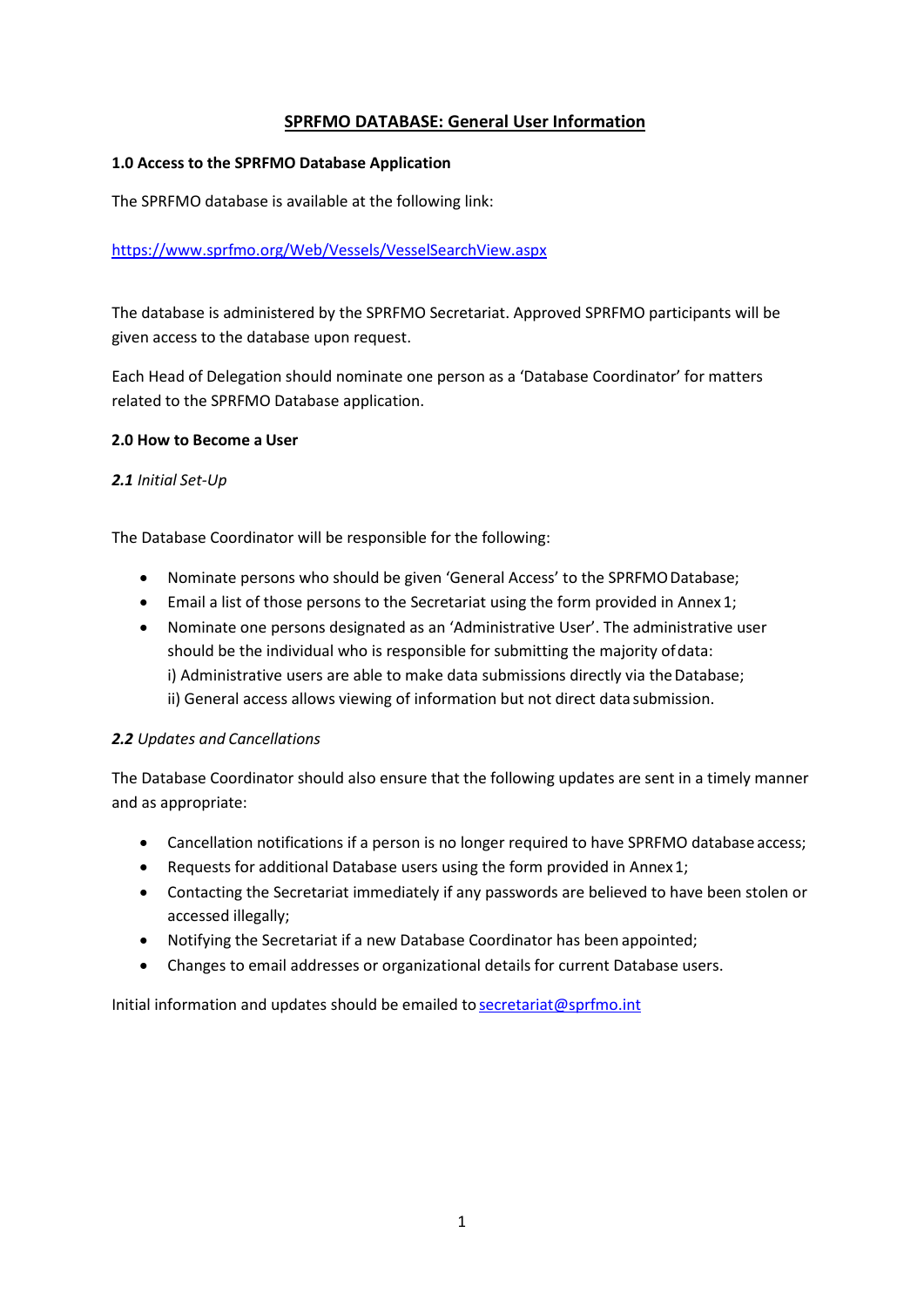# **3.0 Passwords and Logins**

- New login names and (random) passwords will be emailed directly to each new user following receipt of the form provided in Annex 1;
- During the first log on, passwords will need to be changed to a password of the user's choice;
- Users have 24hr to change their password before the initially allocated passwordexpires;
- There are rules in place concerning the type and number of characters which must be used in a password;
- After three incorrect attempts, the user will be locked out of the system and will need to contact the Secretariat to request that their password isreset.

# **4.0 User responsibilities**

- Keep passwords secure;
- Always logoff the application after use;
- Notify the Secretariat immediately if a password has been stolen or accessed illegally or if there are any other security concerns.

## **5.0 User Guide**

A user guide to the application is available on the following website page: https://www.sprfmo.int/data/sprfmo-database/

## **6.0 Queries and Suggestions**

Please contact the Secretariat directly if you have any queries, suggestions for improvements and/or other feedback.

# **7.0 Forgotten Your Password/ Trouble Shooting**

Please use the following contacts for assistance with forgotten passwords, lock outs, or any other problems accessing the Database:

Data Manager: [Craig.Loveridge@sprfmo.int](mailto:Craig.Loveridge@sprfmo.int)

Secretariat: Secretariat@sprfmo.int